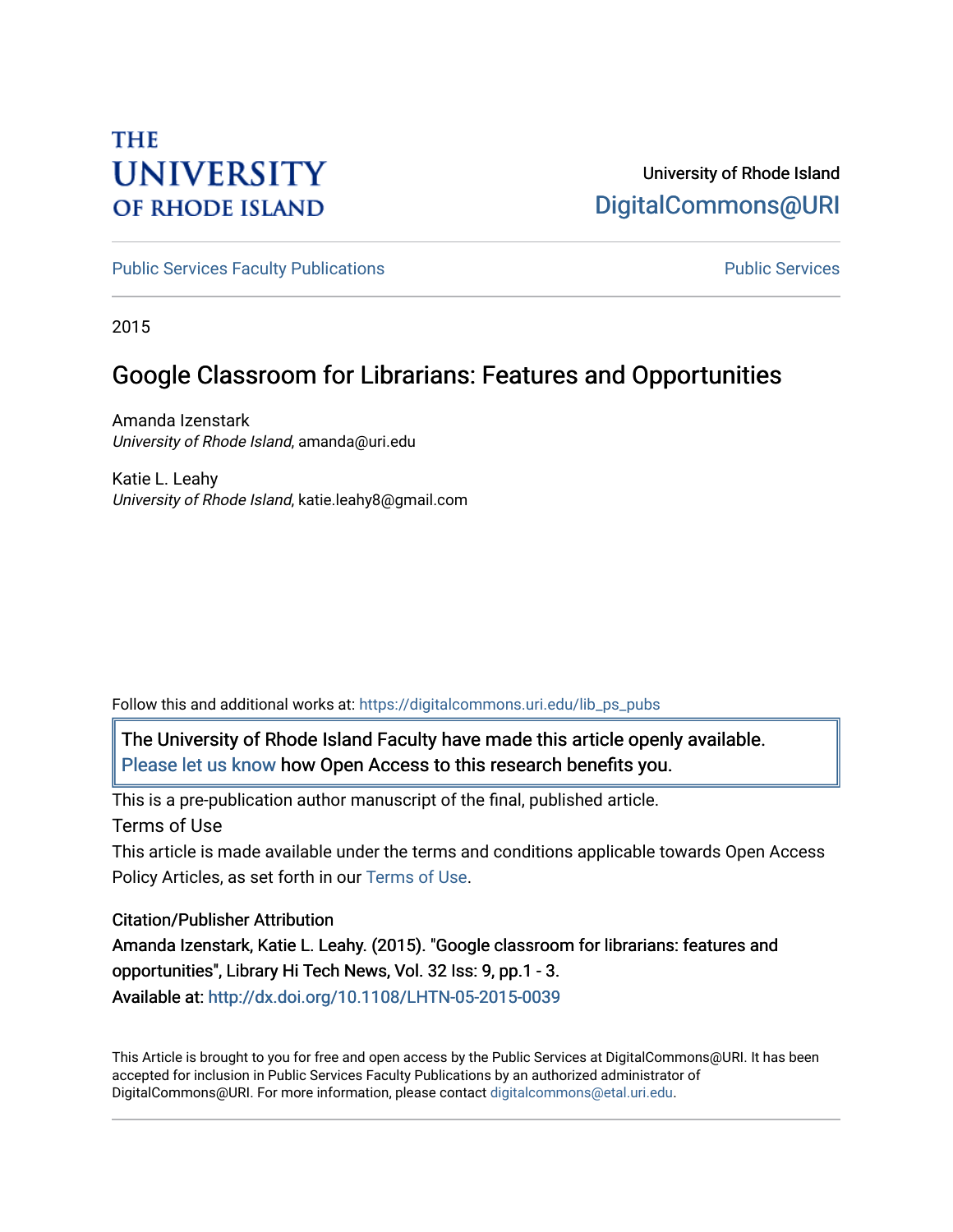# **Google Classroom for Librarians: Features and Opportunities**

#### **Abstract**

#### *Purpose:*

This paper shares possible opportunities for librarians, faculty, and students with access to Google Classroom, and includes a discussion of its application and functionality in information literacy sessions.

# *Design/methodology/approach:*

This article describes the functionality of Google Classroom with a review of its capabilities for providing information literacy instruction based upon hands-on use in several classes and observation.

# *Findings:*

Google Classroom streamlined delivery of materials with students in one-time and multi-meeting classes. Students appreciated its seamless integration with their university email accounts.

# *Originality/value:*

Librarians teaching classes often need to share introductory information, exercises, and supplemental materials with students. Google Classroom offers a simple platform for this purpose.

#### **Keywords:**

information literacy, learning management, library instruction, Google, education, library technology

**Classification:** General Review

**Amanda K. Izenstark** (amanda@uri.edu) is Associate Professor, Reference & Instructional Design Librarian at the University of Rhode Island, Kingston, Rhode Island, USA.

**Katie L. Leahy** (katie.leahy8@gmail.com) is Lecturer in the Public Services Department of the University Libraries at the University of Rhode Island, Kingston, Rhode Island, USA.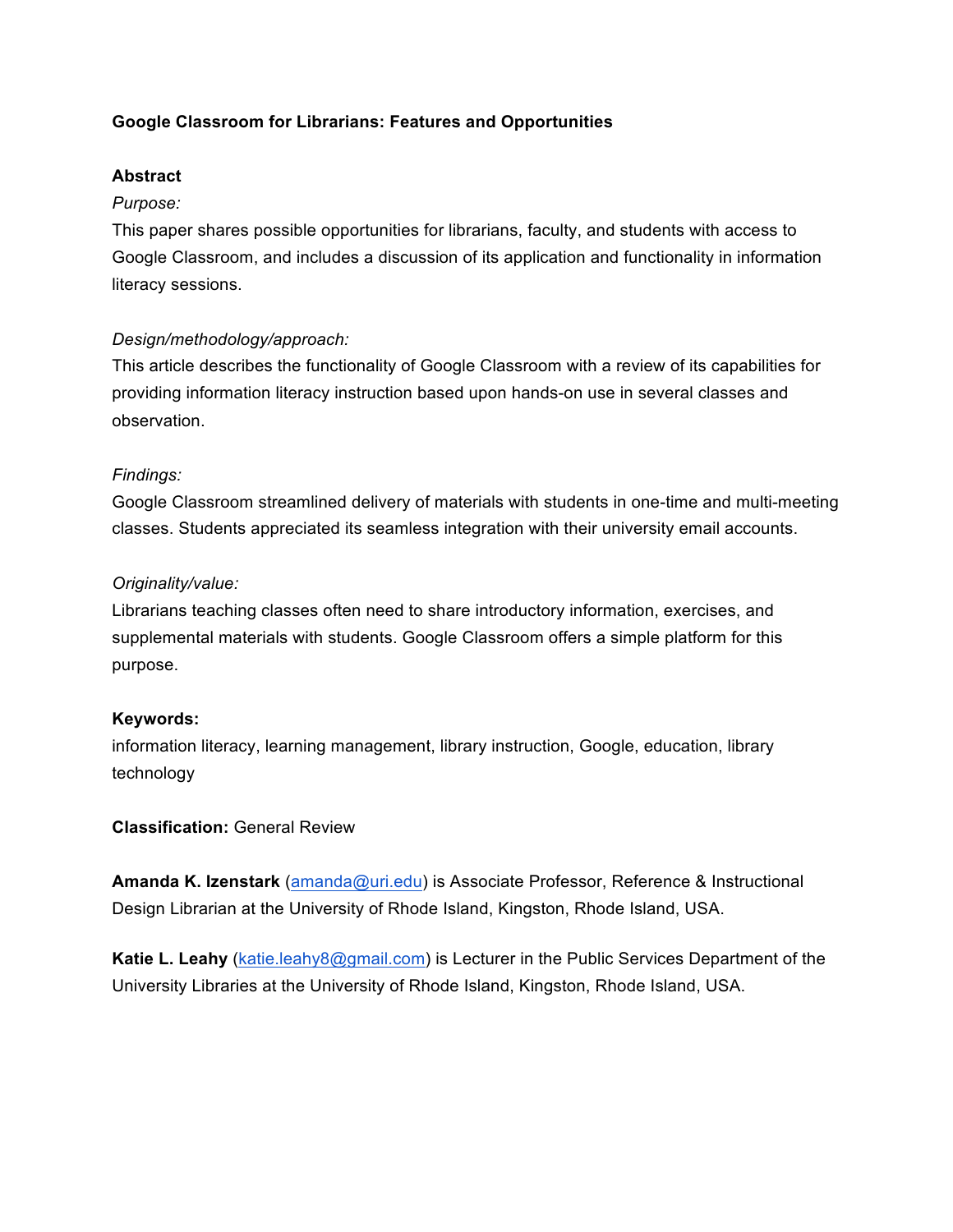# **Google Classroom for Librarians: Features and Opportunities**

#### **Introduction**

Many librarians already use Google Docs, Google Slides, Google Forms, and YouTube in their outreach and instruction efforts, and many educational institutions have adopted the use of Google Apps for Education, Google's official platform for email and collaboration customized for use at educational institutions. In summer 2014, Google combined the power of these packages when they announced the launch of Google Classroom (classroom.google.com), a simplified learning management system for users of Google Apps for Education. For librarians, this offers several unique opportunities to support student learning and engagement. Google Classroom can provide a lighter load for "embedded" librarians, streamline instruction for librarians teaching credit-bearing classes, and enhance support for librarians meeting classes just once or twice.

#### **Functionality Overview**

Individuals sign up to use Google Classroom as a teacher or a student, and Google Classroom then connects to Google's other products. When a teacher or student adds a new class to his or her Classroom site, the process creates a folder within Google Drive with features that work specifically with Google Classroom. Instructors get a folder that holds assignment and exercise templates as well as a folder that holds copies of student materials, and students get a folder that stores their copies of documents submitted as assignments.

Instructors can post announcements and assignments to the class page in a "stream" view similar to that used in the Google+ design. Discussion can take place in the form of comments directly on this page without students having to go to a separate forum or discussion tool.

Adding an assignment to Google Classroom for students is similar to other learning management tools. Instructors have the ability to attach documents, video, links, and even connect to documents in Google Drive. Due dates and times can also be designated for each assignment. Delivery of these assignments can also be done in various ways including allowing students to copy or edit a document. Perhaps the most useful delivery method provided by this tool is that instructors can make a copy for each student which automatically adds a copy of the assignment to the student's Google Drive. When assigning a Google Form, however, Classroom does not currently register the form as being completed or "done."

Grading takes place directly in Google Classroom. For assignments submitted via Google Drive, instructors can access those documents and use the editing/commenting tools of Google Docs to provide students with feedback before returning assignments.

At present, the grading mechanism provided by Classroom is not as sophisticated as other learning management systems. Assignments can be graded individually and exported from Classroom. However, no comprehensive gradebook is currently available nor is there a tests or quizzes feature.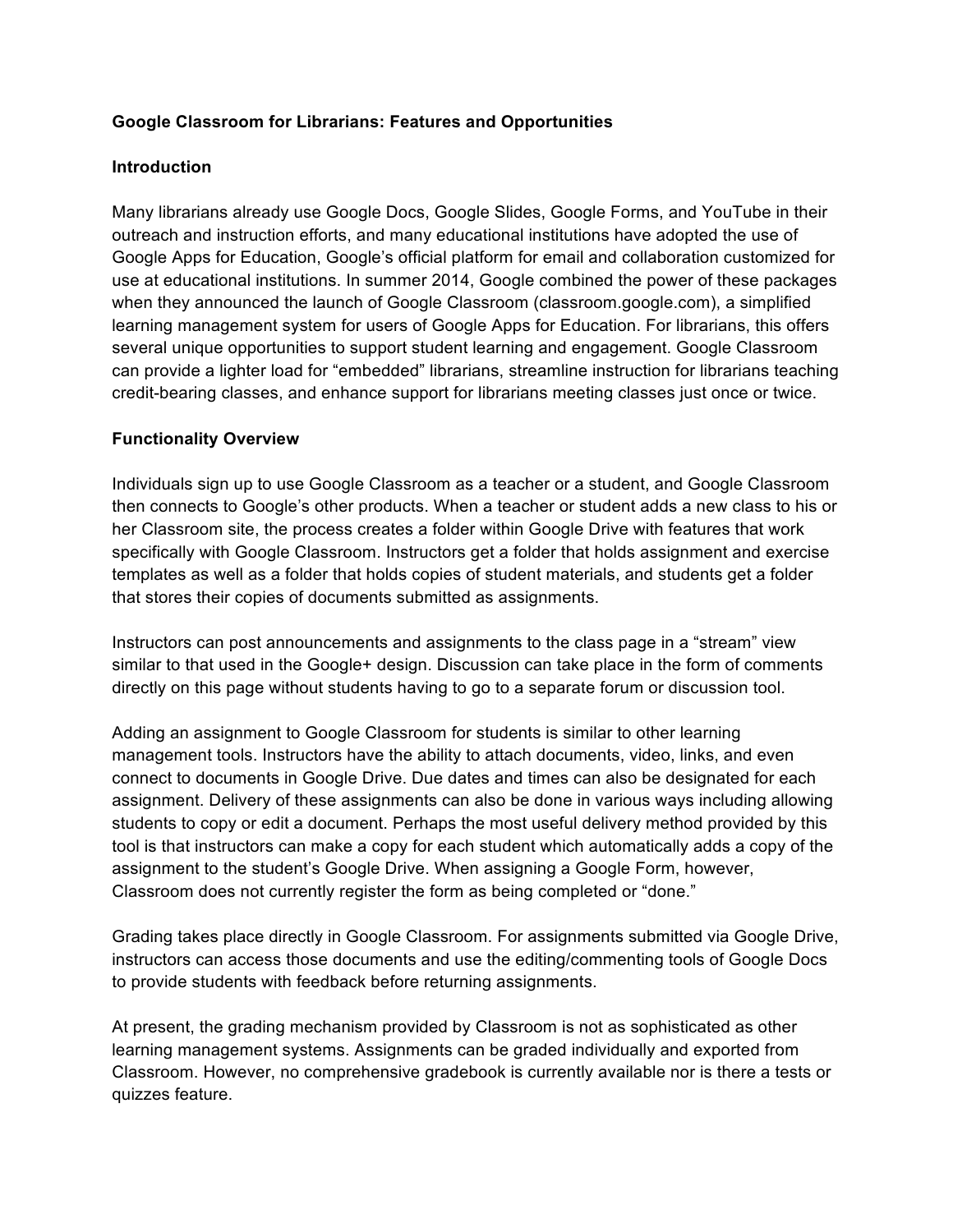When the sessions or classes are completed, the instructor can "Archive" the classes. This allows continued access to materials, but does not allow changes.

# **Uses in Library Instruction**

The overall flexibility in connecting with people within an institution's Google Apps for Education makes for an exciting opportunity for instruction librarians. Librarians do not have to be associated with a specific class in a learning management system and can easily create new classes on-the-go or add students as needed. The duration of the class or how often the class meets does not matter, whether it's a one-shot session or a semester-long credit-bearing course, as Google Classroom is not tied to a specific time period and can be created on demand. This tool can be used for a number of purposes which can make providing open instructional workshops or working with small groups for drop-in instruction manageable.

With Google Classroom, creating a classroom is simple and the librarian can share the unique class code for any student to join the class. For librarians using flipped classroom models in their instruction, Classroom can provide an easy way to connect with students before the inperson meeting and offer a platform on which to share preparatory content, surveys, and worksheets while also providing a place for class discussion. Librarians who work with large courses or multiple sections of a course can use Google Classroom as a way to bring those large numbers of students together into one virtual classroom to ensure that all are receiving the same links, materials, and support by sharing the same class code with those students.

Additionally, the librarian can post assignments, announcements, share videos, and more with the class without needing access to the primary instructor's course site. This helps protect student privacy as the librarian does not have access to sensitive class materials such as grades and other confidential communications. The primary instructor can still be involved in the class as the librarian can add them as an additional teacher, fostering faculty collaboration in providing instruction.

#### **Student Responses**

Overall, from experience in using Google Classroom in library instruction and information literacy classes as a supplement to a current learning management system, students generally responded favorably to this tool. The design was familiar to students as they were already using Google products via their student Google Apps accounts. The students especially liked the connectivity with their Google Drive accounts. No longer did they have to worry about saving documents on the classroom computers due to the autosave feature and the use of Drive made collaborating on assignments easier due to the sharing capabilities.

#### **Privacy Concerns**